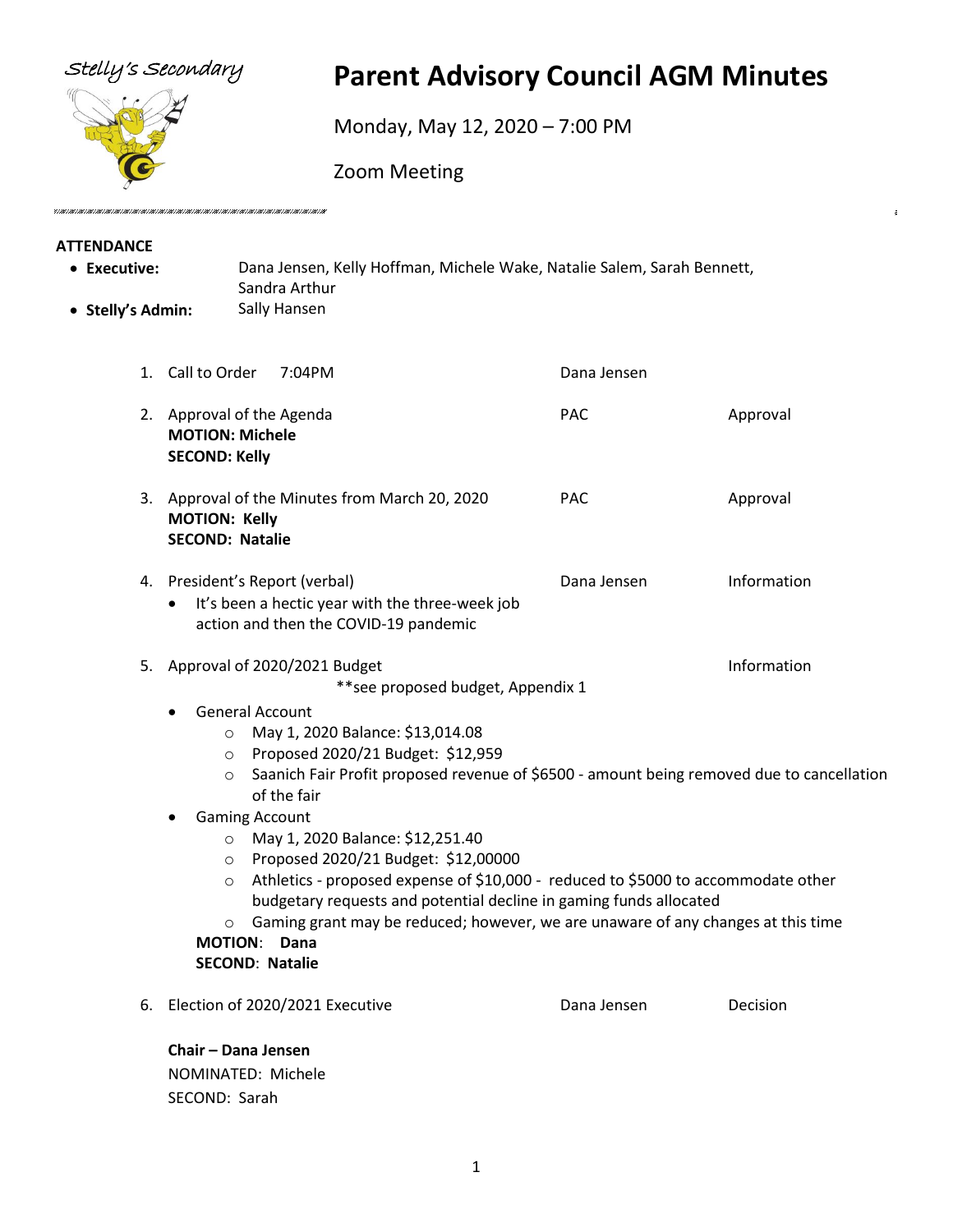**Vice Chair – Sarah Bennett**

NOMINATED: Dana SECOND: Natalie **Treasurer – Kelly Hoffmann**  NOMINATED: Natalie SECOND: Sandra

# **Secretary – Michele Wake**

NOMINATED: Dana SECOND: Kelly

# **Communications - Natalie Salem**

NOMINATED: Michele SECOND: Kelly

### **COPACS Representative – VACANT**

NOMINATED: SECOND**:** 

# **CPF – VACANT**

NOMINATED: SECOND:

- 7. Old Business
	- NONE
- 8. New Business
	- NONE
- 9. Next Meeting Date May 11, 2021 @ 7pm PAC PAC Information

10. Adjournment at 7:36pm– **MOTION**: Kelly **SECOND**: Sandra